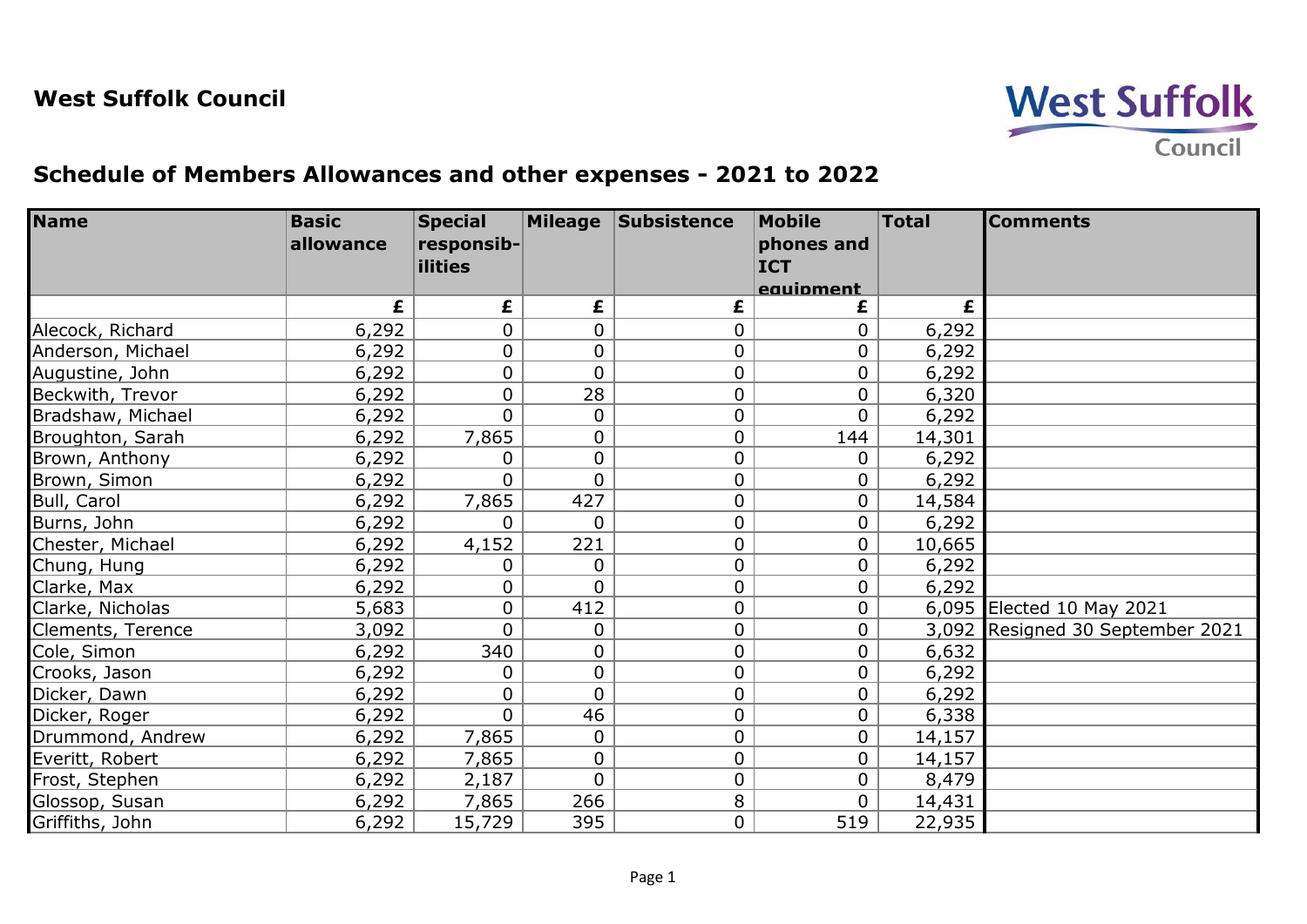| <b>Name</b>            | <b>Basic</b> | <b>Special</b> |                | Mileage Subsistence | <b>Mobile</b>  | <b>Total</b> | <b>Comments</b>           |
|------------------------|--------------|----------------|----------------|---------------------|----------------|--------------|---------------------------|
|                        | allowance    | responsib-     |                |                     | phones and     |              |                           |
|                        |              | <b>ilities</b> |                |                     | <b>ICT</b>     |              |                           |
|                        |              |                |                |                     | equinment      |              |                           |
|                        | £            | £              | £              | £                   | £              | £            |                           |
| Hanlon, Patrick        | 6,292        | $\overline{0}$ | 65             | 0                   | 0              | 6,357        |                           |
| Harvey, Brian          | 6,292        | 1,061          | 219            | $\overline{0}$      | $\mathbf 0$    | 7,572        |                           |
| Hind, Diane            | 6,292        | 734            | $\pmb{0}$      | 0                   | 0              | 7,026        |                           |
| Hood, Rachel           | 6,292        | 2,202          | $\mathbf 0$    | $\overline{0}$      | $\mathbf 0$    | 8,494        |                           |
| Hopfensperger, Paul    | 6,292        | 0              | 14             | 0                   | 0              | 6,306        |                           |
| Hopfensperger, Rebecca | 6,292        | 0              | $\mathbf 0$    | $\overline{0}$      | 0              | 6,292        |                           |
| Houlder, Ian           | 6,292        | 4,152          | $\mathbf 0$    | $\mathbf 0$         | $\mathbf 0$    | 10,444       |                           |
| Lay, Winston           | 6,292        | $\mathbf 0$    | 271            | $\overline{3}$      | $\overline{0}$ | 6,566        |                           |
| Luccarini, Aaron       | 6,292        | $\mathbf 0$    | 0              | 0                   | $\overline{0}$ | 6,292        |                           |
| Lukakiuk, Victor       | 6,292        | 0              | 45             | 0                   | $\overline{0}$ | 6,337        |                           |
| Mager, Birgitte        | 5,683        | $\overline{0}$ | $\mathbf 0$    | 0                   | $\mathbf{0}$   |              | 5,683 Elected 10 May 2021 |
| Marks, Margaret        | 6,292        | 7,379          | 599            | $\overline{0}$      | 21             | 14,291       |                           |
| Mason, Joseph          | 6,292        | 0              | 89             | 0                   | $\mathbf 0$    | 6,381        |                           |
| McManus, Elaine        | 6,292        | $\Omega$       | 116            | $\mathbf 0$         | $\overline{0}$ | 6,408        |                           |
| Mildmay-White, Sara    | 6,292        | 9,438          | 48             | $\pmb{0}$           | 168            | 15,946       |                           |
| Neal, Andrew           | 6,292        | $\overline{0}$ | $\pmb{0}$      | 0                   | 0              | 6,292        |                           |
| Nettleton, David       | 6,292        | $\overline{0}$ | $\overline{0}$ | 0                   | 0              | 6,292        |                           |
| Nobbs, Robert          | 6,292        | $\overline{0}$ | $\overline{0}$ | $\overline{0}$      | $\mathbf 0$    | 6,292        |                           |
| Noble, Colin           | 5,693        | $\mathbf 0$    | $\mathbf 0$    | 0                   | 0              |              | 5,693 Elected 10 May 2021 |
| Palmer, David          | 6,292        | $\overline{0}$ | 157            | 3                   | 0              | 6,452        |                           |
| Pugh, Sarah            | 5,683        | $\overline{0}$ | 410            | 0                   | 0              |              | 6,093 Elected 10 May 2021 |
| Rayner, Joanna         | 6,292        | 7,865          | $\mathbf 0$    | $\overline{0}$      | 0              | 14,157       |                           |
| Richardson, Karen      | 6,292        | 2,202          | 33             | $\pmb{0}$           | $\pmb{0}$      | 8,527        |                           |
| Roach, David           | 6,292        | 7,865          | 630            | $\mathbf 0$         | $\overline{0}$ | 14,787       |                           |
| Rout, Richard          | 6,292        | 0              | $\mathbf 0$    | 0                   | 0              | 6,292        |                           |
| Rushbrooke, Marion     | 6,292        | 0              | 193            | $\overline{2}$      | 0              | 6,487        |                           |
| Rynsard, Ida           | 5,683        | $\Omega$       | 30             | $\overline{0}$      | 0              |              | 5,713 Elected 10 May 2021 |
| Shipp, Ian             | 6,292        | 5,663          | $\mathbf 0$    | $\overline{0}$      | $\overline{0}$ | 11,955       |                           |
| Smith, Andrew          | 6,292        | 5,663          | 203            | 0                   | $\overline{0}$ | 12,158       |                           |
| Smith, David           | 6,292        | 0              | $\mathbf 0$    | 0                   | $\overline{0}$ | 6,292        |                           |